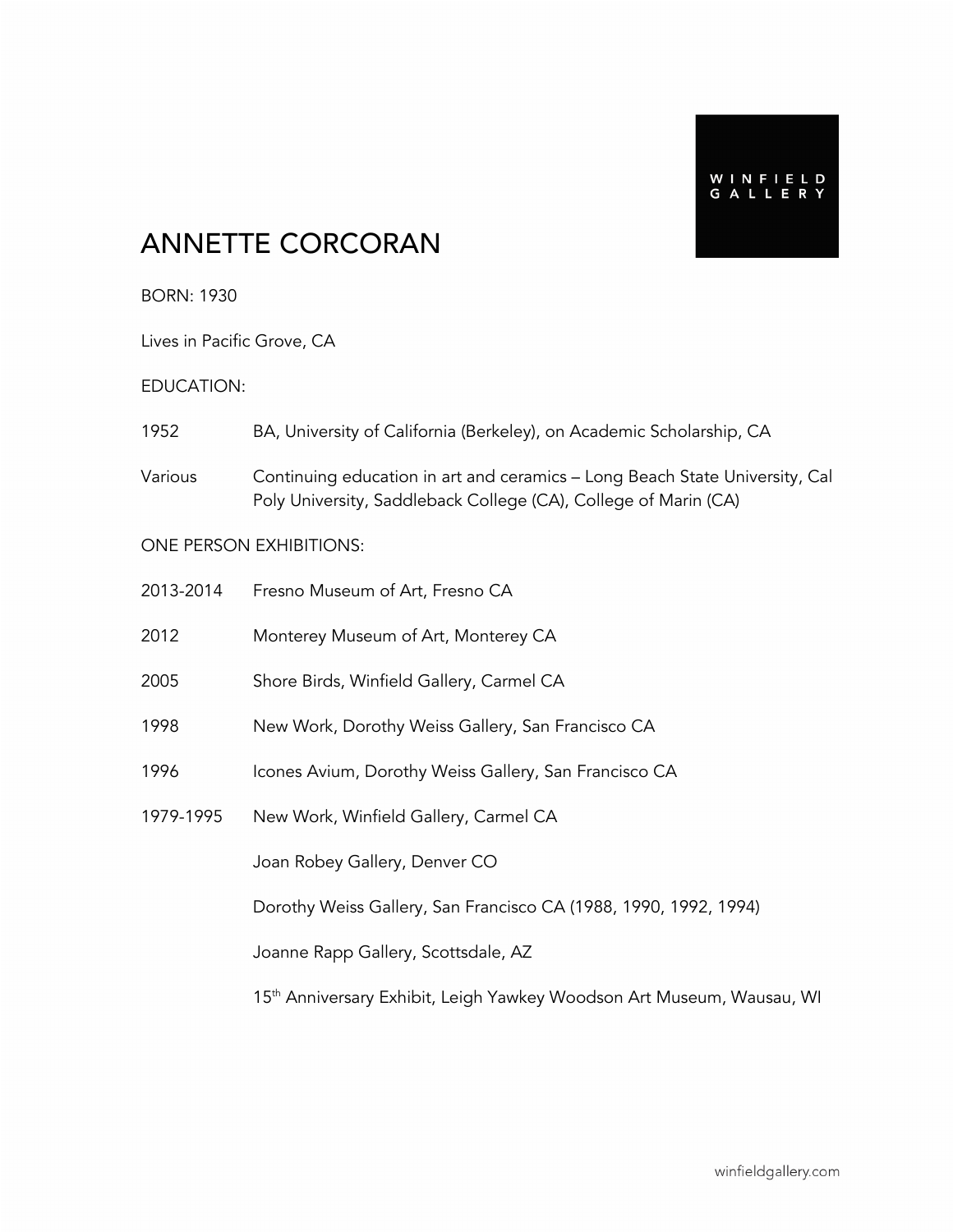## ANNETTE CORCORAN

### GROUP EXHIBITIONS:

| 2013-2014 | Vault Show, AMOCA, Pomona CA                                           |
|-----------|------------------------------------------------------------------------|
|           | 6 <sup>th</sup> International Small Teapot Show, Pomona CA.            |
|           | 20 <sup>th</sup> Annual Hot Tea Exhibition, Del Mono Gallery, on-line. |
| 2012      | Fifth International Small Teapots, Pomona, CA                          |
| 2011      | "Mad about Teapots", Leigh Yawkey Woodson Art Museum, Wausau WI        |
|           | SOFA, Chicago IL., Del Mano Gallery, Los Angeles CA                    |
|           | "Hot Tea 2011", Del Mano Gallery, Los Angeles CA                       |
|           | "Birds of Peru", MOMA Art Gallery, San Francisco CA                    |
| 2010      | 1 <sup>st</sup> Ceramics Annual of America, San Francisco CA           |
|           | 4 <sup>th</sup> Annual Small Teapots, Saddleback College CA            |
| 2009      | Beijing Art Expo, Beijing, China                                       |
| 2008      | SOFA Chicago, IL, Leslie Ferrin Gallery                                |
|           | 17 <sup>th</sup> Annual, San Angelo Museum, TX                         |
| 2007      | "Creatures of Magic & Myth," Sonoma Art Museum, CA                     |
|           | "Dinnerworks 2007" Kentucky Arts Council, Louisville KY                |
|           | SOFA Chicago, IL, Leslie Ferrin Gallery                                |
|           | SOFA Palm Beach FL, Wm Zimmer Gallery                                  |
| 2006      | Trompe L'oeil Sculpture, The Clay Studio, Phila. PA                    |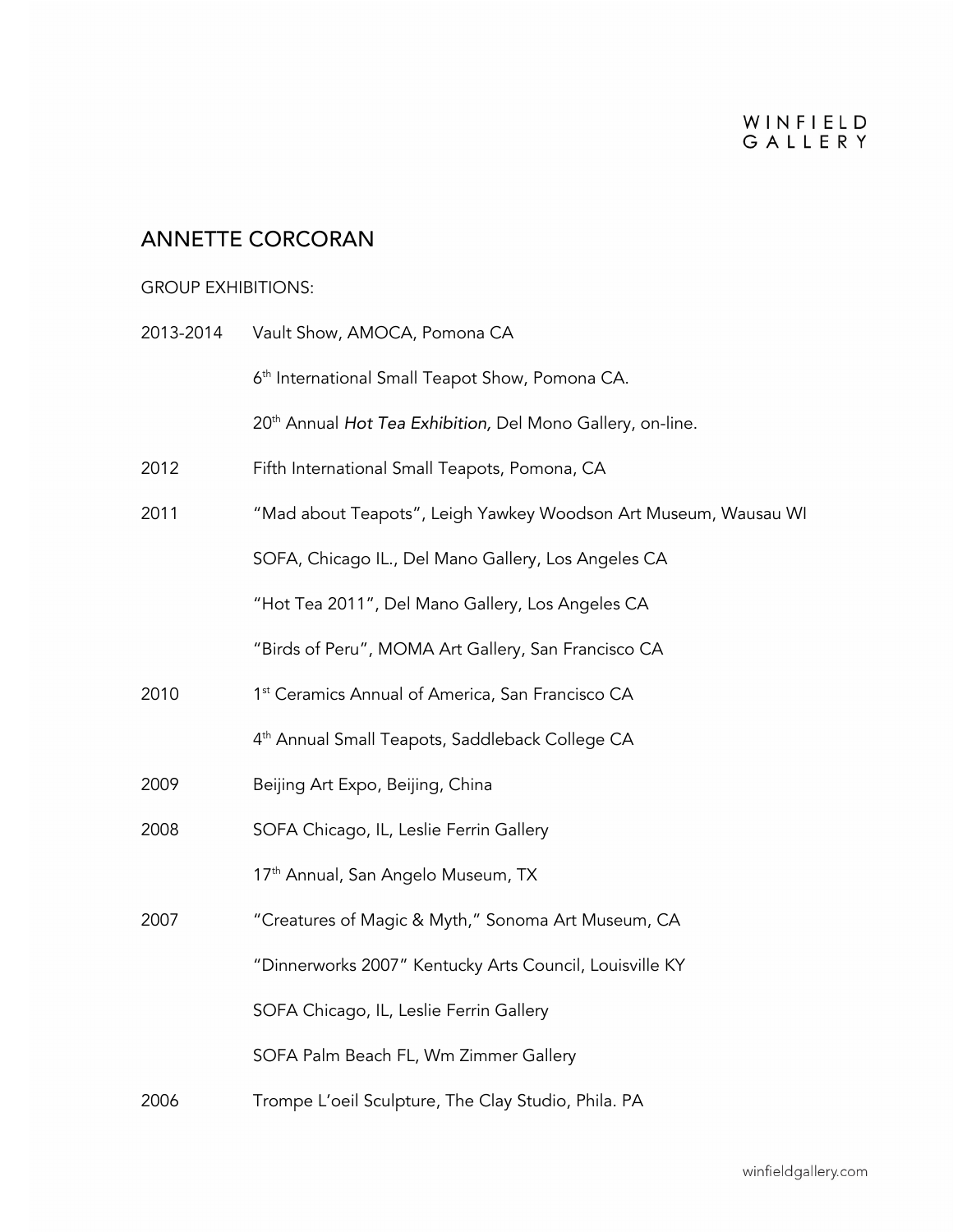## ANNETTE CORCORAN

|      | The Yixing Effect, Echoes of the Chinese Scholar, Holter Museum, Helena,<br><b>MT</b>            |
|------|--------------------------------------------------------------------------------------------------|
|      | The Artful Teapot, Peabody Essex Museum, Salem, MA                                               |
|      | SOFA, Leslie Ferrin Gallery, Chicago, IL                                                         |
|      | Big Fish, Small Pot, (cash award) Saddleback College CA                                          |
|      | Steam'en, Galleria Materia, Scottsdale, AZ                                                       |
|      | Teapot Fortune, Kentucky Museum of Art & Design, Louisville, KY                                  |
| 2005 | "Stories & Visions of Nature in clay" Signature Gallery, Atlanta GA                              |
|      | World Ceramic Exposition Foundation, Incheon, S. Korea                                           |
|      | Magnificent Extravaganza - Artist & Opulence, Racine Art Museum, Racine<br>WI                    |
|      | Short Stories: Narrative Ceramic Art, Center for Ceramic Art, Berkeley                           |
|      | Great Pots: From Function to Fantasy, Newark Museum of Art, Newark NJ                            |
|      | The International Art Teapot Exhibition, Taipei County Yingge Ceramic<br>Museum, Taiwan. Catalog |
|      | The Artful Teapot, Kamm Collection, Long Beach Museum of Art, CA                                 |
|      | SOFA, Leslie Ferrin Gallery, Chicago, IL                                                         |
|      | Artists & the Cultivated Landscape, Fall Invitational, Racine Art Museum, WI                     |
| 2003 | Contempo Rarities 2006, The Contemporary Museum, Honolulu, HI.                                   |
|      | The Curious Teapot 2006, Craft Alliance, St. Louis, MO                                           |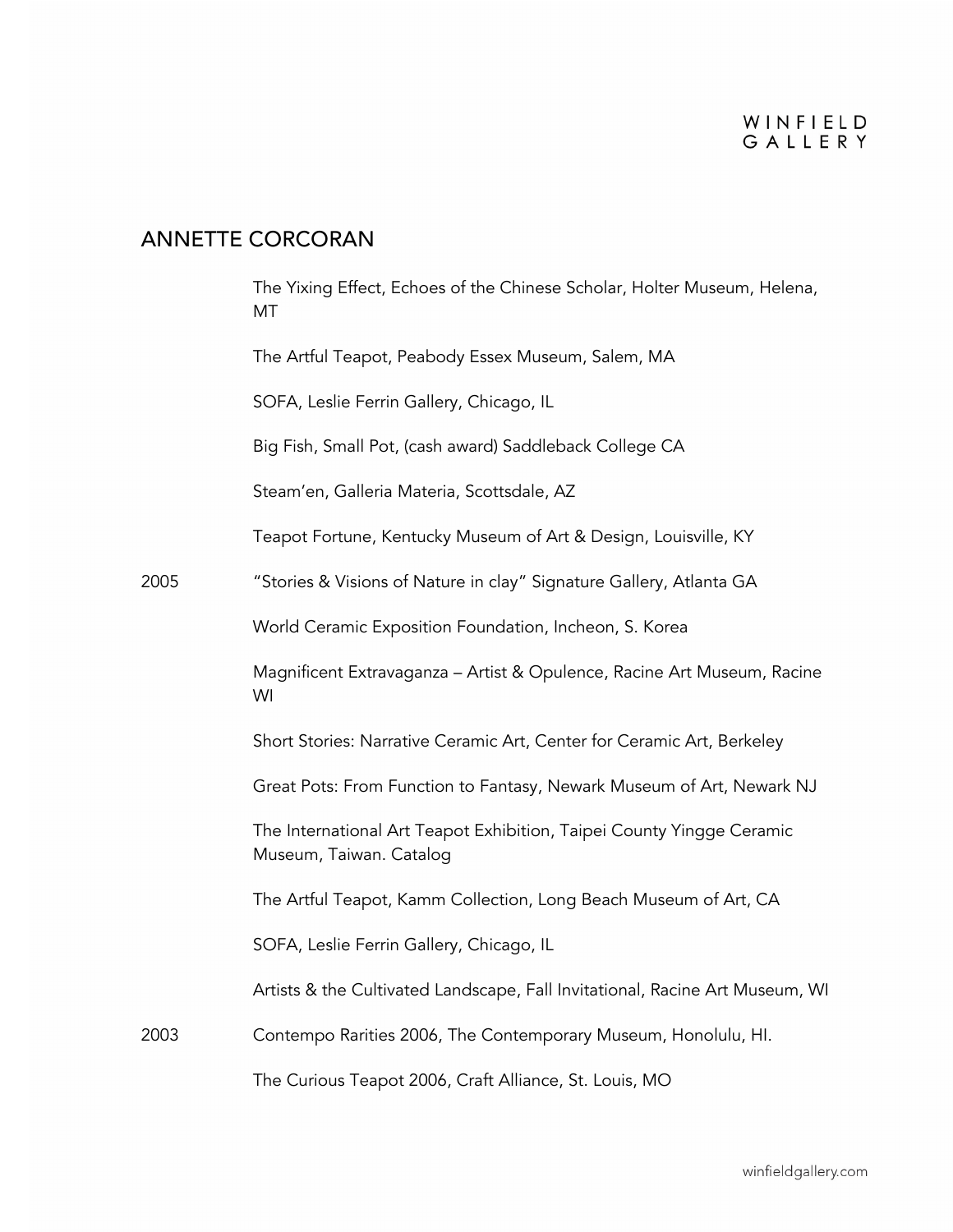## ANNETTE CORCORAN

|      | Teapots, Univ. of Miami, Dept of Art/History, Miami FL                                |
|------|---------------------------------------------------------------------------------------|
|      | Treasure Hunts, Works from RAM, Racine Art Museum WI                                  |
| 2002 | The Artful Teapot, Copia Center of Wine & Food & the Arts, Napa CA                    |
|      | The Art of Teapots, Taipei County Yinko Ceramics Museum, Taiwan,<br>Republic of China |
|      | California Design - 2002, Contemporary Crafts Assn., San Francisco                    |
|      | Teapots Transformed, Ferrin Gallery, Lenox MA                                         |
|      | SOFA 2002, Ferrin Gallery, Chicago IL                                                 |
| 2001 | Craft Alliance 4 <sup>th</sup> Annual Teapot Show, St Louis MO                        |
|      | Celestial Seasonings, (3 <sup>rd</sup> place; monetary award), Bolder CO              |
| 2000 | Defining Moments in Contemporary Ceramics,                                            |
|      | Los Angeles County Museum of Art, Los Angeles CA                                      |
|      | 14 <sup>th</sup> Annual Competition, San Angelo Museum. San Angelo TX                 |
|      | Who Knows Where or When, Wustrum Museum Invitational, Racine WI                       |
|      | SOFA 2000, Ferrin Gallery, Chicago IL                                                 |
| 1999 | Teapot Show, Sybaris Gallery, Royal Oaks MI                                           |
|      | The Teapot Refined, Mobilla Gallery, Cambridge MA                                     |
|      | SOFA 1999, Ferrin Gallery Chicago IL                                                  |
|      | Teapot Invitational, Dorothy Weiss Gallery, San Francisco CA                          |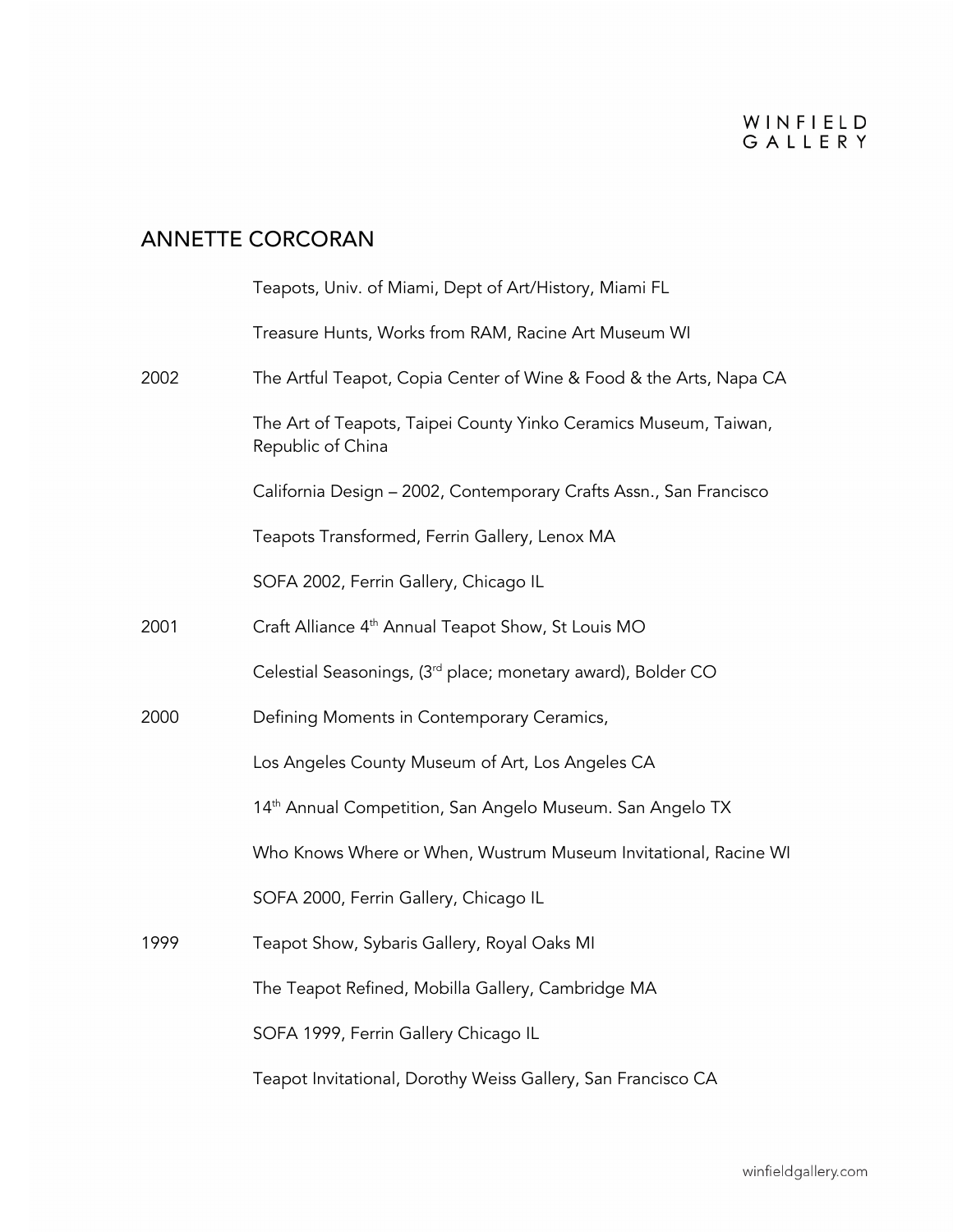## ANNETTE CORCORAN

|           | Pacific Crafts, Orange County of Art, Newport Beach CA                         |
|-----------|--------------------------------------------------------------------------------|
| 1998      | San Angelo Museum, 13 <sup>th</sup> Annual Competition, San Angelo TX          |
|           | Artists Address Clothing, Wustrum Museum of Fine Arts, Racine WI               |
|           | Tantalizing Teapots, Craft & Folkart Museum, Los Angeles, CA                   |
|           | Cup & Goblet Show, Margo Jacobsen Gallery, Portland OR                         |
|           | Cup as a Metaphor II, The Sybaris Gallery, Royal Oak MI                        |
| 1997      | Artists & Food, Wustrum Museum of Fine Art, Racine WI                          |
| 1997      | Craft Alliance 5 <sup>th</sup> Annual Teapot Exhibit, St. Louis MO             |
| 1996      | San Angelo Museum Eleventh Annual Competition, (Merit Award), San<br>Angelo TX |
| 1990-1995 | Let's Play House, Wustrum Museum of Fine Arts, Racine WI                       |
|           | 10 <sup>th</sup> Annual Competition, San Angelo Museum, San Angelo TX          |
|           | The Tea Party, American Crafts Museum, New York, NY                            |
|           | The Tea Party, The National Museum of Ceramic Art, Baltimore, MD               |
|           | The 29 <sup>th</sup> Ceramic National, Everson Museum of Art, Syracuse NY      |
|           | Monterey Bay Ceramics, Monterey Museum of Art, Monterey CA                     |
|           | Pets: An American Obsession, Wustrum Museum of Fine Art, Racine                |
|           | Contemporary California Ceramics, Rosicrucian Museum San Jose CA               |
|           | From Our Vault to the Studio, Wustrum Museum of Fine Art, Racine               |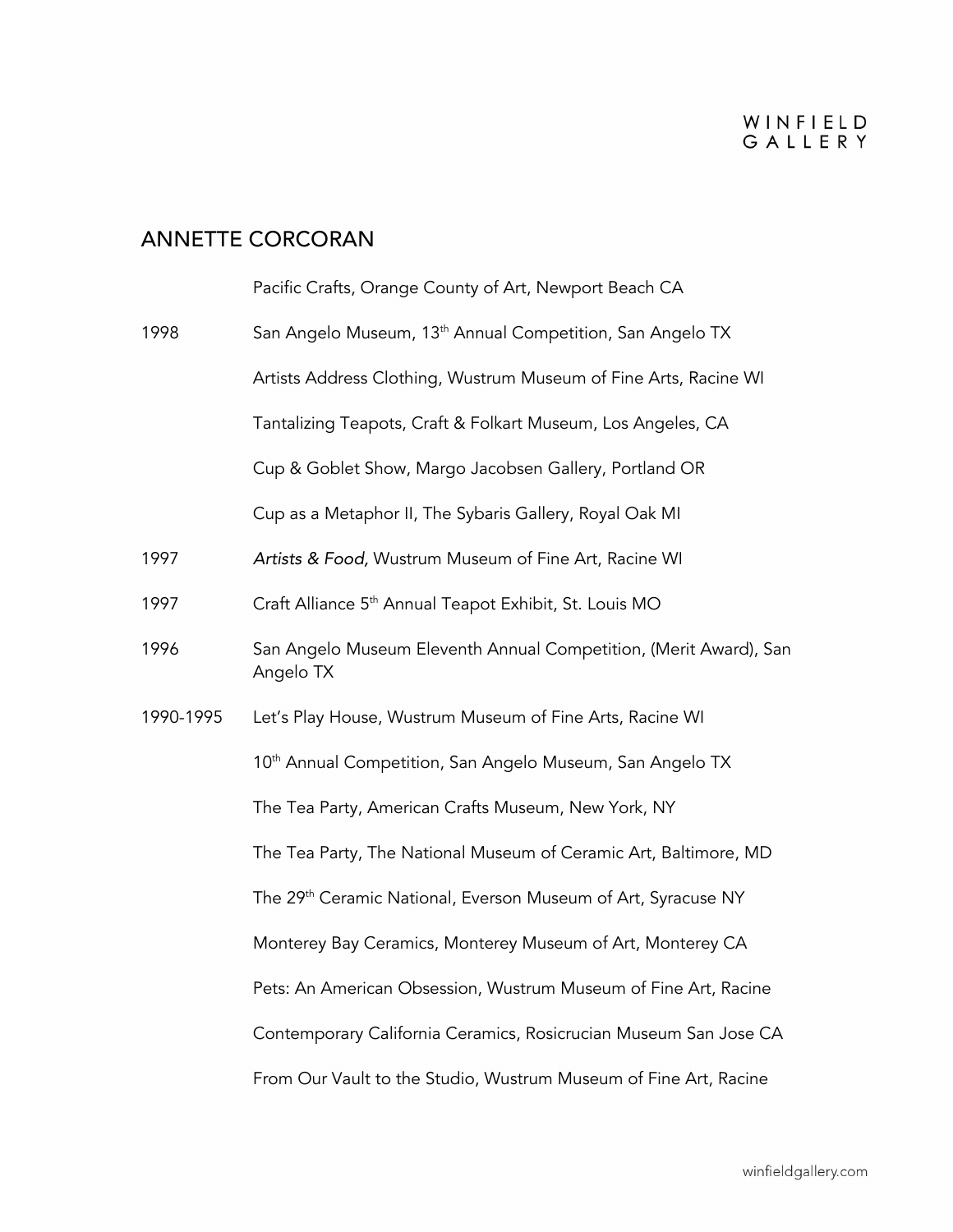### WINFIELD GAILERY

### ANNETTE CORCORAN

The 1992 Int'l Invitational Exhibit of Contemporary Ceramic Art,

The National Museum of History, Taipei, Taiwan

Artists and the American Yard, Wustrum Museum of Fine Art, Racine

For the Birds, Wustrum Museum of Fine Art, Racine WI

WESTAF/NEA Regional Fellowship for Visual Arts Exhibit (Honorable Mention Award)

Tea Pot Show, Dorothy Weiss Gallery, San Francisco CA

The Year of American Craft, Maveety Gallery, Salishan, OR

In the Spirit of Xining, Joanne Rappe Gallery Gallery, Scottsdale AZ

Making a Legend; Chief Seattle's Reply, Hatley Martin Gallery, San Francisco CA

Summer Concourse Exhibit, San Francisco International Airport

International Ceramics Competition 1985, Beijing, China

#### PUBLICATIONS:

The Eccentric Teapot, Garth Clark, 1989. Clay Today, Contemporary Ceramists & their Work, Martha Drexler Lynn, 1990 Hands In Clay, Charlotte Speight, John Toki, 1993 American Craft Magazine, April-May 1996 Birds & Teapots, Dorothy Weiss Gallery, 1996 Defining Moments in Studio Ceramics 1950, 2000, Jo Lauria/LACMA, 2000 Teapots Transformed, Leslie Ferrin, 2000 The Artful Teapot, Garth Clark, 2002 500 Teapots, Lark Books, 2002